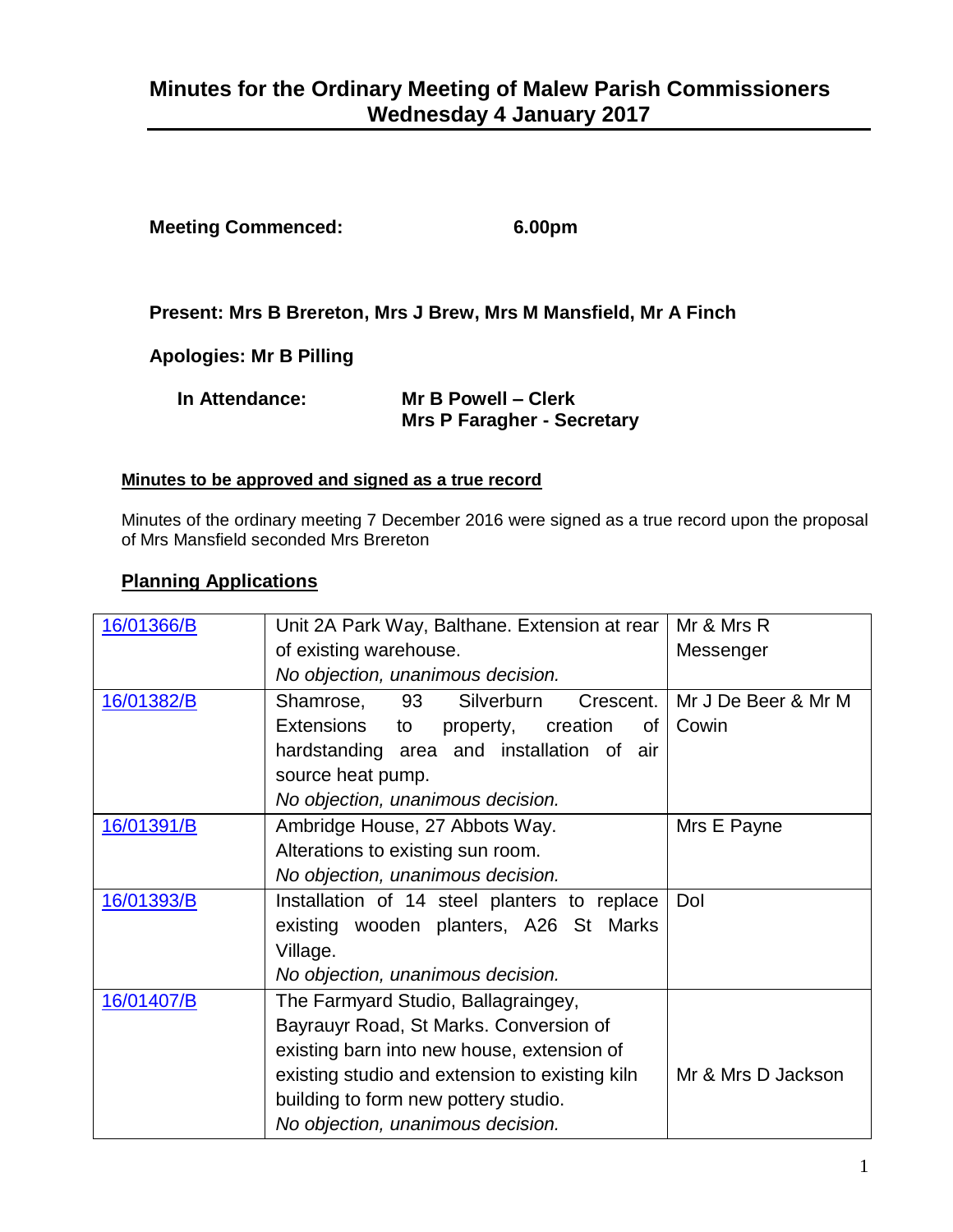### **Budget 2017-18**

 First draft of Budget. *Clerk to update budget and distribute to members and finalise at meeting to be help on 25 January 2017 at 6.00pm.*

## **Christmas**

 Date & events for 2017. *Date chosen as 14 December 2017 for Concert and Grotto. Ballabeg Bells, Coardailys Choir and the Ballasalla School Choir to be asked to participate.*

### **Civic Sunday**

 5 March 2017 Abbey Church. Order of Service charity to be decided. *Collection to be split between Malew Endowments and Mature Malew Xmas Dinner.*

### **Railway Terrace**

Email from Brett Woods DOI. *Noted.* 

### **Governor's visit**

 27 March 2017. *Clerk confirmed that he had written to Mr Riggall. Mr Finch to contact Brett at Lets Fly IOM and Café Bar 26.*

### **Village Hall**

 Update on works/Petition. *Waiting for DOI decision on petition. Works on schedule.*

### **Waste – Southern CA Site Parish Contributions 2016-17**

 Letter dated 23 December 2016 from Alastair Hamilton, Clerk Southern Recycling Centre. *Noted.*

# **Dog fouling**

 Complaint from local resident. *Clerk to contact Port Erin Commissioners about their poster scheme.*

### **Report on meeting with Mr Cubbon, Castletown Commissioners**

 Mrs Mansfield and Mrs Brew attended the meeting and gave report. *Noted, waiting for further information on next meeting date.*

# **Meeting with DOI**

 Wednesday 25 January 2017 6.00pm. *The Minister Hon R Harmer, Hon G Cregeen and Mr Jeff Robinson will attend. Clerk to also invite Mr J Moorhouse MHK and send Mr Harmer details of topic to be covered.*

# **Ballasalla Primary School**

 Invitation to Clock Day 9.30 am - 9 January 2017. *Mrs Brereton, Mr Finch and Mrs Mansfield will attend.*